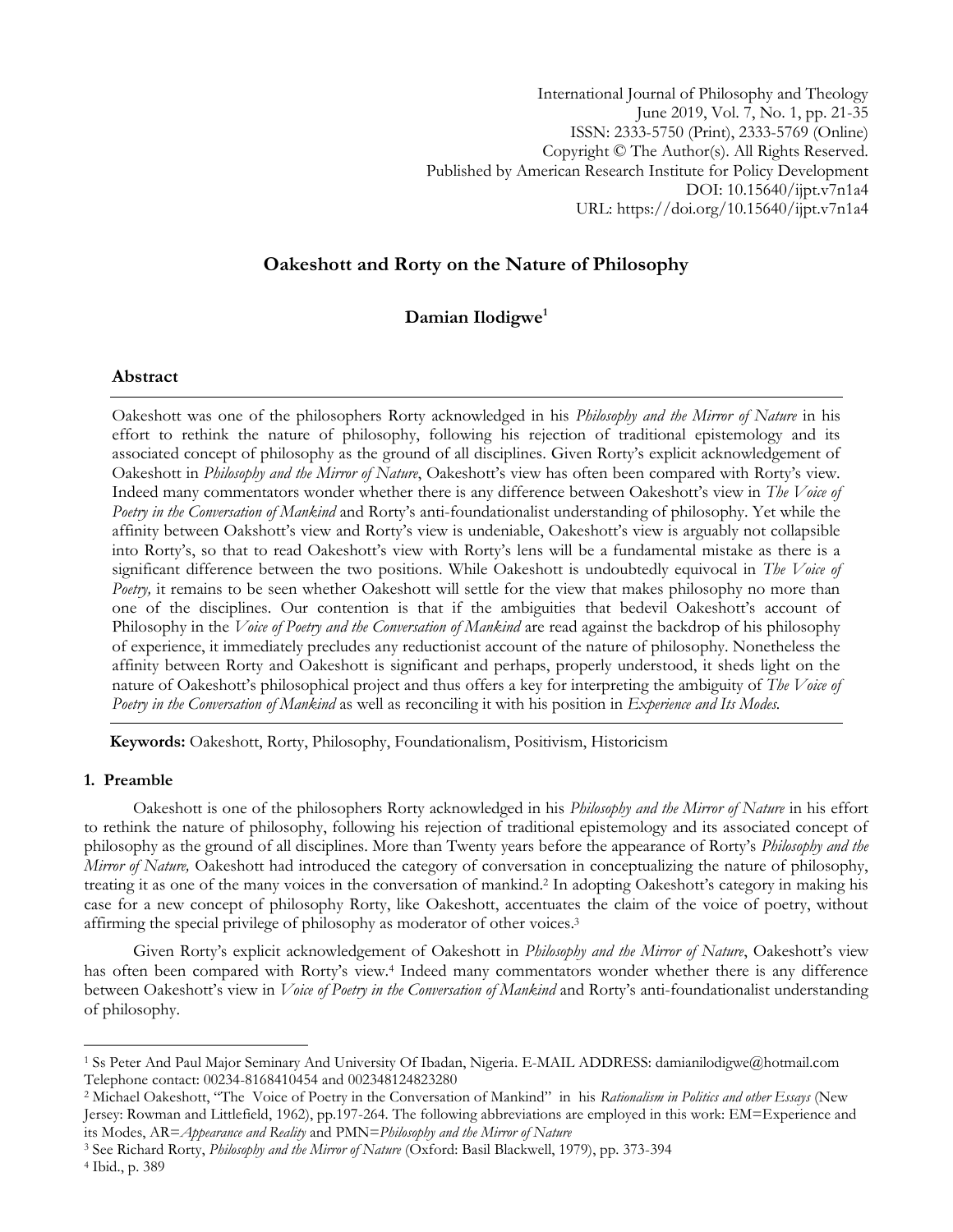If Oakeshott's views are compared to Rorty, this is not surprising at all; for the similarity between their views cannot escape us. This is especially so, if we take into account Oakeshott's later view of philosophy and the ambiguity that bedevils it in respect of the status of philosophy and the new privilege of poetry.

Yet while the affinity between Oakshott's view and Rorty's view is undeniable, it is important to stress that Oakeshott's view is not collapsible into Rorty's, so that to read Oakeshott's view with Rorty's lens will be a fundamental mistake as there is a significant difference between the two positions. While Oakeshott is undoubtedly equivocal in *The Voice of Poetry*, it remains to be seen whether Oakeshott will settle for the view that makes philosophy no more than one of the disciplines. This should be evident from Oakeshott's philosophical aim in *Experience and Its Modes* to overcome what he calls the despotism of historicism, scientism and pragmatism.<sup>5</sup> Viewing Oakeshott's concept of philosophy in this manner allows us to see how it harmonizes with the rest of his philosophy but especially his philosophy of experience as articulated in *Experience and Its Modes.*

Our contention is that if the ambiguities that bedevil Oakeshott's account of Philosophy in the *Voice of Poetry and the Conversation of Mankind* is read against the backdrop of his philosophy of experience, it immediately precludes any reductionist account of the nature of philosophy. Nonetheless the affinity between Rorty and Oakeshott is significant and perhaps, properly understood, it sheds light on the nature of Oakeshott's philosophical project and thus offers a key for interpreting the ambiguity of *The Voice of Poetry in the Conversation of Mankind* as well as reconciling it with his position in *Experience and Its Modes*.

For sake of convenient exposition we develop our argument in terms of the following procedure. First we begin with a general account of Oakeshott's concept of philosophy and second by considering Rorty's antifoundationalist account of philosophy and comparing Rorty's with Oakeshott, we examine how Oakeshott's philosophy of experience provides a key for interpreting the ambiguities that bedevil his views on the nature of philosophy in the *Voice of Poetry and the Conversation of Mankind*. The final step of our reflection considers the significance of the divergence between Oakeshott and Rorty for the situation of the Contemporary discourse on the nature of philosophy. Let us begin then by considering Oakeshott's concept of philosophy.

## **2. Oakeshott's Concept of Philosophy and the Question of its Background**

To understand Oakeshott's concept of philosophy we must place his endeavor in the context of the realismidealism debate on the nature of knowledge and reality at the turn of the century; his contribution must been seen particularly in respect of the task of dealing with the legacies of various versions of idealism canvassed by Hegel and Bradley. Oakeshott wrote at a time when idealism was in decline; in an environment unabashedly anti-metaphysical and anti-essentialist, thanks to the ascendancy of positivism. The emergence of positivism threatened the autonomy of philosophy and precipitated a crisis of identity for philosophy, as the scientific method was promoted as the ideal method of inquiry in virtually all fields of study, thus blurring the line between philosophy, science and the social sciences.<sup>6</sup>

 While Oakeshott's project in *Experience and its Modes* is to defend the autonomy of philosophy in the face of the onslaught of positivism, Oakeshott is not oblivious of the weaknesses of idealism, especially as exemplified by the aftermath of the Hegelian synthesis, so that in drawing from the resources of idealism such as to meet the challenge of positivism, Oakeshott's intent is not so much to issue "an apology for idealism as a restatement of its first principles". (EM, Introduction). In other words, Oakeshott's stance towards the legacies of idealism is critical rather than dogmatic.

 But, as we shall, see Oakeshott's concept of philosophy and the over-sight function he attributes to philosophy in relation to other disciplines are a function of the metaphysical and epistemological assumptions he inherited from his idealist predecessors. Indeed, as Oakeshott says in *Experience and its Modes* in recognition of his debts to his idealist predecessors and the task of appropriation of their legacies in dealing with the crisis of philosophy, "What I have to offer…is a view of which derives all that is valuable in its from its affinity to what has been known by the somewhat ambiguous name idealism, and that the works from which I am conscious of having learnt most are Hegel's Phanomenologie des Geistes and Bradley's Appearance and Reality."7

<sup>5</sup> See Michael Oakeshott, *Experience and Its Modes* (Cambridge: Cambridge University Press, 1993), pp. 86-280

<sup>6</sup> Ibid. <sup>7</sup> Ibid.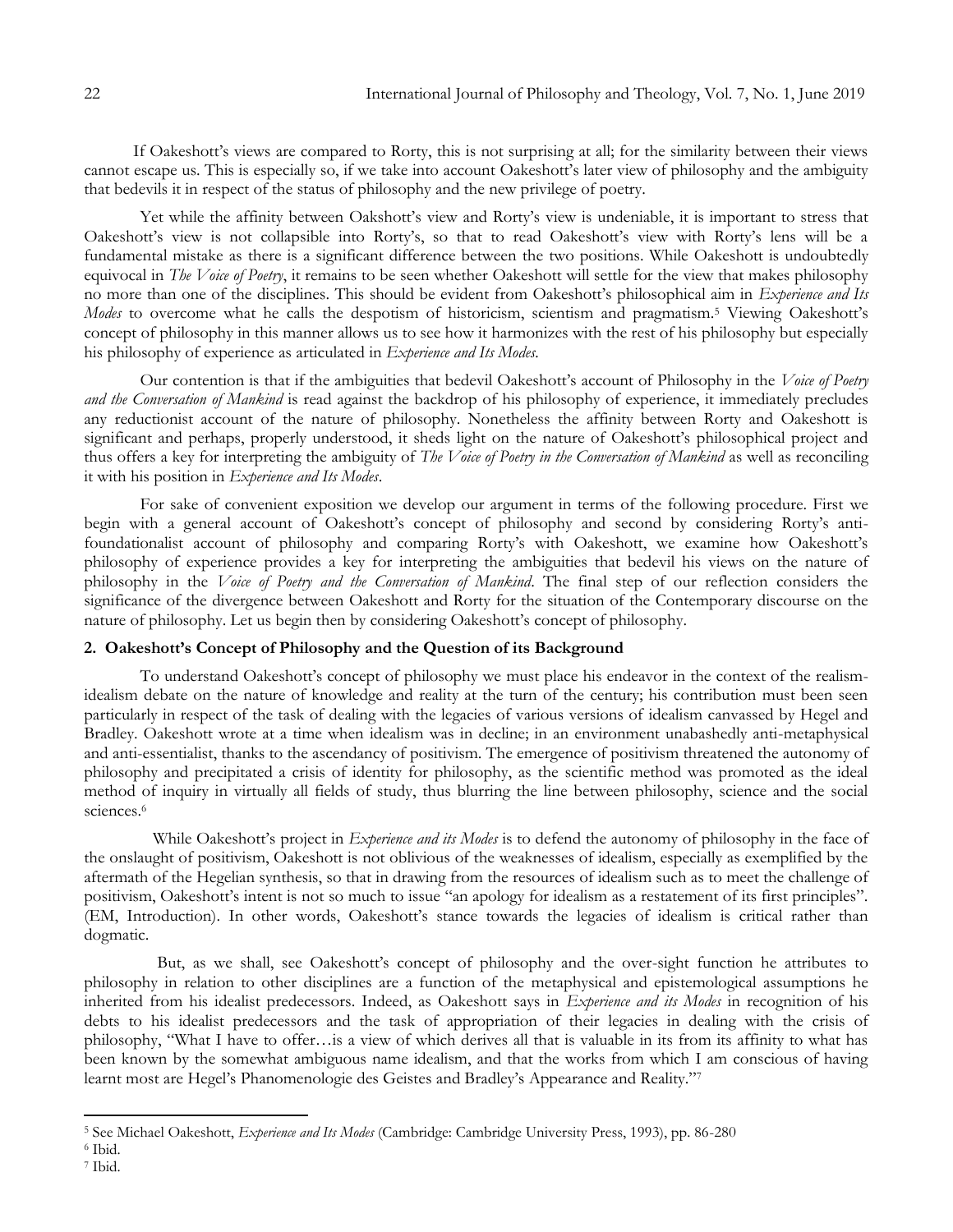At the heart of the assumptions Oakeshott derived from his idealist predecessors is a philosophy of experience according to which experience is a concrete whole in which object and subject are present but not divided. In appropriating this philosophy of experience in EM, Oakeshott acknowledges the equivocal status of the concept of experience. But he is also clear about his intention to avoid the problematic expressions of the concept, chief among which is the dualistic expression which pitches the object of experience against the subject of experience.<sup>8</sup> Not surprisingly therefore, Oakeshott begins his account by criticizing these problematic expressions of the concept with the negative exercise then leading to statement of his positive view of experience to the effect that, "experience is a concrete whole; a whole, which, analysis divides into experiencing and what is experienced."(EM, 8)

Without doubt we are confronted here with the classical metaphysical issue of one and many, universal and particular; of course, with the *proviso* that particular cannot account for itself nor be accounted for by another particular; particular must be accounted for by universal; and if accounted for by universal, it is accounted for by universal that is itself not a particular in any sense.<sup>9</sup> Oakeshott is certainly right in telling us that he derived his view of experience as a concrete whole from Hegel and Bradley, so that in applying the doctrine to the modern problem of object-subject relation he is truly following in the footsteps of Hegel and Bradley.<sup>10</sup>

Indeed the doctrine, which has come to be known as the doctrine of concrete universal, is invoked by Bradley and, generally by British idealists, in addressing vagaries of metaphysical, epistemological, ethical and socio-political issues in their various contexts.<sup>11</sup> Indeed the doctrine of concrete universal is a fundamental presupposition of Bradley's philosophy. In fact, some commentators suggest that Oakeshott is influenced more by Bradley's skeptical version of the doctrine than Hegel's speculative version. The close affinity between Bradey and Oakeshott is evident the moment we scrutinize the content and the architectonic of Oakeshott's *Experience and its Modes* in comparison with Bradley's *Appearance and Reality*. Arguably the two key categories, namely, "Experience" and Mode" in terms of which Oakeshott establishes the metaphysical basis of his project in *Experience and Its Modes,* clearly reflect the influence of Bradley.

In not speaking of the Absolute directly, Oakeshott appears to abandon the association Bradley establishes between the Absolute and Experience by characterizing the absolute as all-inclusive reality and all-inclusive experience. Nonetheless what Oakeshott does, in fact, is to transpose the concept of the Absolute into the concept of experience whole and entire, while simultaneously burdening the concept of experience with the same metaphysical responsibility of grounding the phenomena, a function which classical philosophical tradition ascribes to the Absolute.<sup>12</sup> Indeed with the transposition of the concept of the Absolute into the concept of experience, Oakeshott can then speak of *Experience and its Modes*, where Bradley speaks of the Absolute and its appearances. True, Oakeshott does not divide *Experience and Its Modes* into two divisions as Bradley does with *Appearance and Reality*. But it is arguable that the logic of exposition that drives the entire architectonic of *Experience and Its Modes* naturally divides Oakeshott's subject matter into two parts, if we consider that his major task in the section 11, titled "Experience and Its Modes" is to work out the logic of experience in terms of which he will later address specifically the issue of the relationship that subsists between the various modes of experience, which he designates as abstract worlds.

 Indeed with the first principle for conducting the exercise secured in terms of the articulation of the doctrine of concrete universal he inherited from his idealist predecessors, what Oakeshott then does in the remaining chapters, that is, from Sections 111 to section V, is to deploy this philosophy of experience in scrutinizing the worlds of Historical Experience, Scientific Experience and Practical Experience, while he submits them as abstract worlds of experience rather than concrete worlds of experience.<sup>13</sup> Indeed, this is analogous to what Bradley does in *Appearance and Reality*, for as we have seen, once Bradley has laid down the definition of the Absolute as subsistent individuality, what he then does is to deploy the doctrine of concrete universal to interrogate the being of what he designates as appearance and define them as such, on account of the self-contradiction that infects their being.<sup>14</sup>

<sup>8</sup> See EM, 9

<sup>9</sup> Damian Ilodigwe, *Bradley and the Problematic Status of Metaphysics* (Newscastle, Cambridge Scholars Publishing, 2006), pp. 58-68 <sup>10</sup> See EM, 6-7

<sup>11</sup> See Paul Franco, *Michael Oakeshott: An Introduction* (New Haven and London: Yale University Press, 2004), pp. 39-45

<sup>12</sup> See Damian Ilodigwe, *Bradley and the Problematic Status of Metaphysics*, pp. 20-30

<sup>13</sup> Cf. Franco, *The Political Philosophy of Michael Oakeshott* (New Haven and London: Yale University Press, 1990), pp. 13-50 <sup>14</sup> See AR, 403-404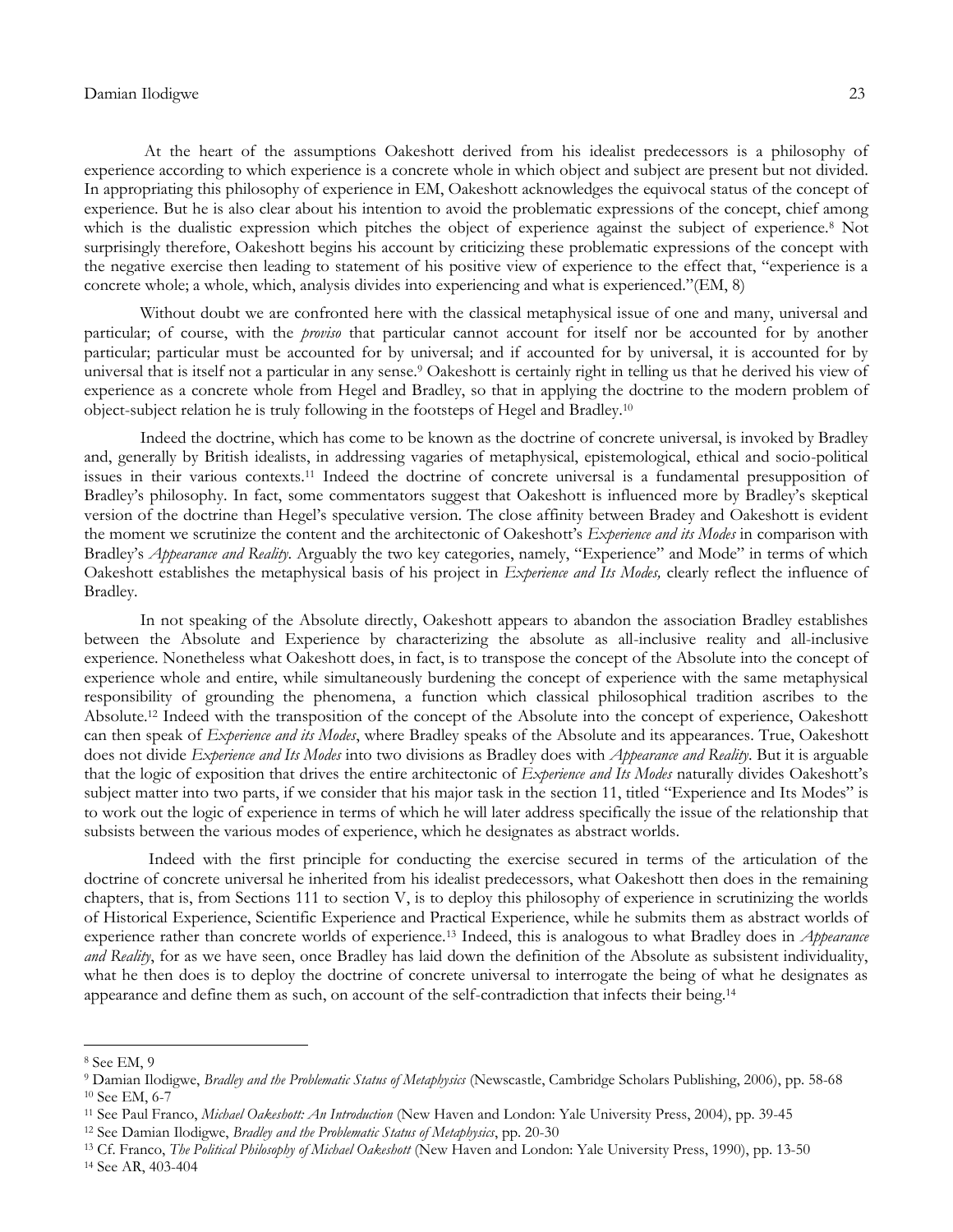Beyond the similarity between the architectonic of *Appearance and Reality* and *Experience and Its Modes*, one further point we should remark about Bradley's influence on Oakeshott is that despite Oakeshott's transposition of the concept of the Absolute into the concept of experience, the Absolute does not necessarily disappear from Oakeshott's scheme but rather, it becomes etiolated. This is suggested by the fact that Oakeshott equates reality and experience, maintaining, as it were, that we cannot conceivably divorce experience from reality, without involving ourselves in contradiction.<sup>15</sup> Similarly Oakeshott maintains that reality or experience is a world of ideas, meaning that reality cannot be divorced from judgment or from consciousness, as every experience presupposes recognition.<sup>16</sup>

Oakeshott's thesis that reality is experience and experience is consciousness relates with the larger thesis that experience is a concrete whole. Both theses further specify the sort of concrete whole experience is and together with the larger thesis that experience is a concrete whole they enable Oakeshott to do three things. First, they enable him to dispose of Cartesian dualism, since, on his view, it emerges that object and subject are not dualistic opposites but abstract aspects of the same concrete whole, so that the unity of experience cannot be accounted for either in terms of object nor in terms of subject.<sup>17</sup> Second, they enable him to dispose of the view that there could be a level of reality outside of experience, since on his account experience is co-extensive with judgment or consciousness.<sup>18</sup> Third, they enable him also to dispose of the view that there is a level of experience beyond experience.<sup>19</sup> While Oakeshott is one with Bradley in rejecting Cartesian dualism, he is at odds with Bradley in denying there is a non-relational or suprarelational experience.<sup>20</sup>

This means in turn that while he sympathizes with Bradley's skeptical version of idealism to the extent that human knowledge is conditional, he does so for a different reason – that is, not on the premise that reality is suprarelational but rather simply on account of the inadequacy of our ideas, that is, the fact that ideas fail to satisfy the principle of coherence at work in their being by virtue of which they long to qualify reality unconditionally but are unable to do so because of their inherently abstract nature.<sup>21</sup> If ideas fail to quality reality absolutely it is not because reality is outside of our experience or beyond our experience but simply because ideas are epistemologically inadequate.

What emerges from our account so far is that the philosophy of experience that Oakeshott claims to derive from Hegel and Bradley enables him to address a key metaphysical and epistemological issue concerning the nature of experience in the first chapter of *Experience and Its Modes.* But, I think, this is not the only concern at work in that chapter, for Oakeshott is also keen to address the issue of the relationship between philosophy and the modes of experience and his philosophy of experience in no less pivotal in legislating his concept of philosophy.

## **3. Oakeshott's Concept of Philosophy and the Question of its Credentials**

Indeed it is arguable that Oakeshott's account of experience in the early part of EM serves to set to set up his definition of the concept of philosophy and clarify its relation to other disciplines. The link between his philosophy of experience and his concept of philosophy is clear from what Oakeshott tells us in EM,

<sup>&</sup>lt;sup>15</sup> As Oakeshott says in EM 54, "the view which takes reality to be separate from experience, and the conception of reality as that which is independent of experience, involve us in a fictitious difficulties and distressing contradictions. It is indeed nonsensical to speak of reality as if it belonged to a separate world of its own. Either it is a character of this world of experience or it must confess itself a non-entity. It is not a unique substance but a predicative conception appropriate only in a world of experience. And the thinker who demands a reality beyond experience is certain of disappointment."

<sup>16</sup> EM 59

<sup>&</sup>lt;sup>17</sup> As Oakeshott says in EM 59, "Subject and object are not independent elements or portions of experience; they are aspect of experience which, when separated from one another degenerate into abstractions. Every experience does merely involve holding together of a subject and an object, but is the unity of these, a unity which may be analyzed into these two sides but which can never be reduced to a mere relation between them. There is then no object apart from the subject; no subject independent of an object, for again, an object is not something independent of experience but merely what I am obliged to think and for that reason it is real…"

<sup>18</sup> EM 54

<sup>19</sup> EM 22-27

<sup>20</sup> EM 22-27, See F. H. Bradley, *Essays on Truth and Reality* (Oxford: Clarendon Press, 1914), 178.

<sup>21</sup> EM 58-61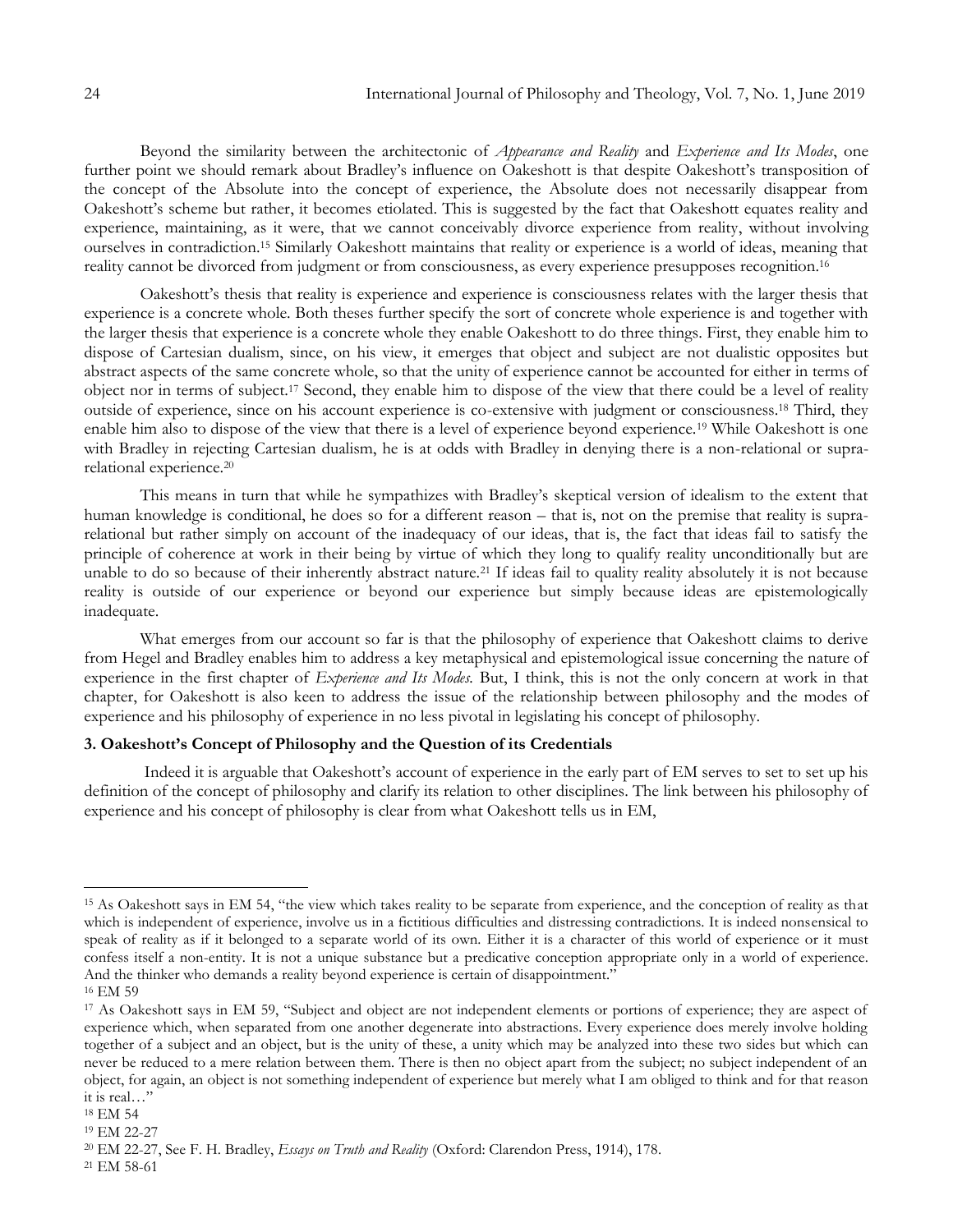Experience I have suggested is always thought. And further in experience there is always the pursuit of a fully coherent world of ideas; and there is no point in the process short of absolute coherence at which an arrest can be justified. Experience, however, frequently suffers modification or abstraction. The process submits to arrest and wherever this happens the full obligation of the character of experience have been evaded. Nevertheless it is important to understand that there is in the end only one experience. In experience there are no doubt different levels of achievement, different degrees of satisfaction, but there are never a different criterion admitted. (EM 81-82)

It is instructive Oakeshott admits there are different levels of achievement and satisfaction in experience and the desire to be the whole the criterion all the time; for, in the end, he wants to say that only philosophy is true to this criterion of coherence. In other words, philosophy is defined by the fact that it is true to the telos of experience to be expressed in its totality without any form of arrest. Indeed as Oakeshott says explicitly in underscoring the hallmark of philosophy,

Now wherever in experience the concrete purpose is pursued without hindrance or distraction, I shall call it philosophical experience. And in doing so I shall not, I think be attaching to the word philosophy any new connotation. Philosophy, for me and for others, means experience without reservation or presupposition, experience which is self-conscious and self-critical throughout, in which the determination to remain unsatisfied with anything short of a completely coherent world of ideas is absolute and unqualified. And consequently whenever experience remains true to its concrete purpose and refuses to be divided, to suffer modification or abstraction, philosophy occurs. Philosophy then is not a particular kind of expression and certainly it has no peculiar and exclusive source of knowledge. It is merely experience become critical of itself, experience sought and followed entirely for its own sake." (EM, 81-82)

From what Oakeshott says in the above passage, it is easy to see that the same logic of experience that generates Oakeshott's concept of philosophy as experience without arrests also allows for philosophy to be differentiated from other disciplines (science and social sciences) to the effect that, unlike philosophy, these disciplines are not without presupposition but, on the contrary, they are experience involve arrests. To this extent it would be a mistake to confuse one with the other as they all belong to different spheres.<sup>22</sup>

More important it will be a grave mistake not to respect the boundary between philosophy and other disciplines; for, in truth, given that philosophy is experience without arrest, philosophy belongs to a class of its own and therefore cannot be conflated with any form of non-philosophical experience without undermining the identity of philosophy.<sup>23</sup>

Obviously the move here is analogous to the one Oakeshott established in respect of concrete whole of experience and its various arrests which he designated as modes. The modes are distinguished from the concrete whole of experience by the very fact of their abstract nature, that is, the fact that they are unable to unconditionally realize the criterion of coherence at work in experience. In the same manner, other disciplines are distinguished from philosophy by the very fact that they are unable to be true to the criterion of coherence. To this extent, nonphilosophical experience by its very nature is abstract experience whereas philosophy is concrete experience. Oakeshott makes this point clear when he says in *Experience and Its Modes*,

But, as we have observed the full obligations of the character of experience are frequently evaded, experience suffers modifications an end is sought in direction different from that in which the end lies. And from the standpoint of philosophy, from the standpoint of experience itself and for its own sake, this is of course deplorable. Nevertheless it is difficult to see how it can be avoided; and it does not belong to the view I am presenting to show that it can or that it ought to be avoided. The concrete whole of experience is not a totality into which, historically every mode of experience is caught up. It is the logical ground of every mode of experience, the totality of which each mode is a modification. The supersession of the abstract by what is concrete does not take place in the world of merely present fact; and cannot take place in any future world of present fact, but only in the world of logical fact. (EM, 82)

Oakeshott is even clearer about the identity of philosophy and its differentiation from other disciplines in the following passage.

<sup>22</sup> Cf. Paul Franco, *The Political Philosophy of Michael Oakeshott*, pp. 13-35

<sup>23</sup> Cf. EM Introduction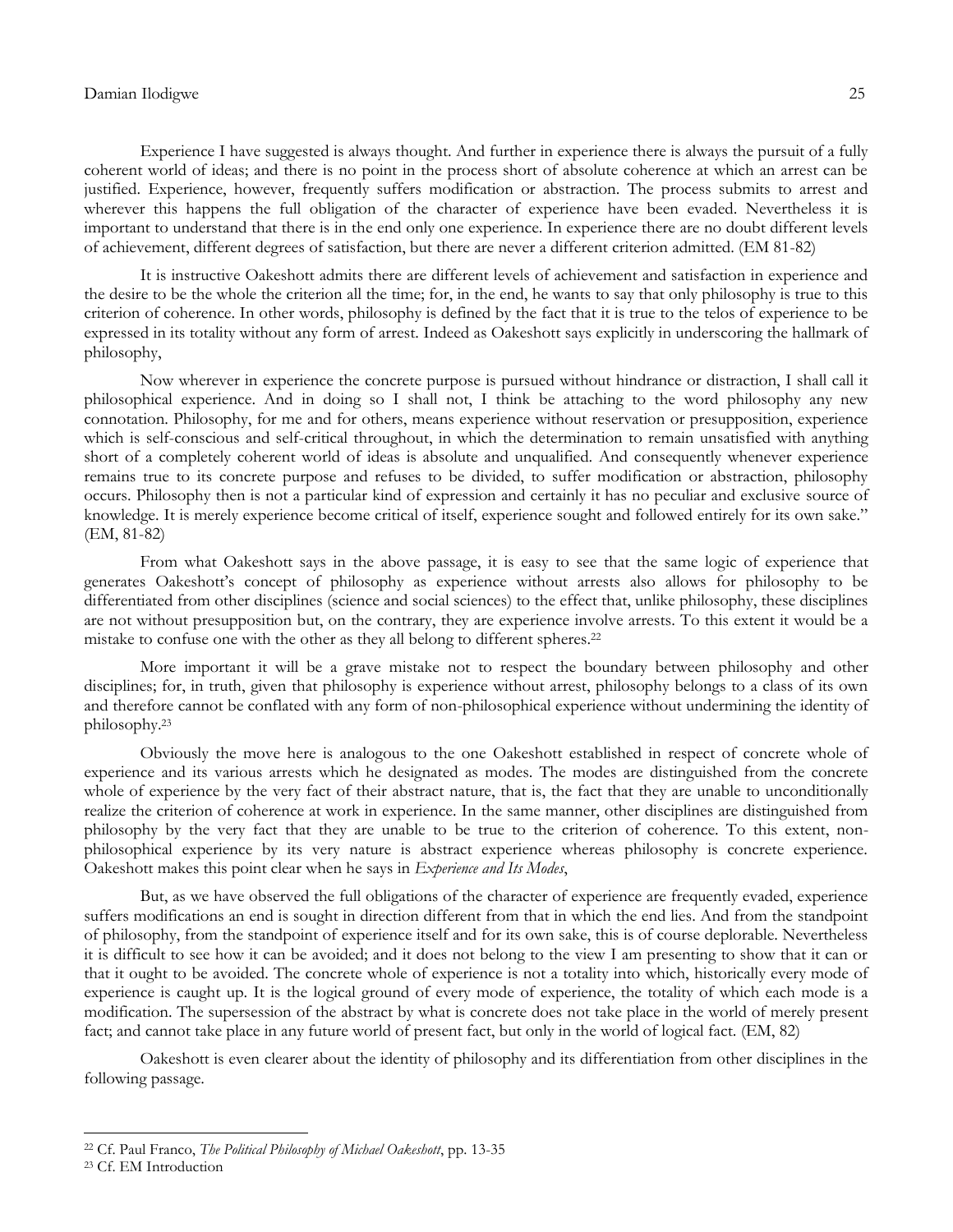A mode of experience, a world of ideas seen to be abstract can, indeed no longer satisfy the bare ambition of experience itself, but we are not thereby forever debarred from re-entering it. Philosophy, experience for its own sake, is a mood, and one which, if we are to live this incurably abstract life of ours must frequently be put off. But wherever experience is persisted in for its own sake, we must avoid or overcome all abstractions. To avoid them is a counsel of perfection; and like all such, impossible to follow. And in order to overcome them, we require not merely a general criterion (like that of the principle of coherence) but a detailed criterion for determining what, in experience is abstract; and we require the detailed and conscientious application of this criterion to the actual world of experience (EM, 83)

From our account of Oakeshott's definition of philosophy as experience, without arrest in contradistinction from other disciplines (modes of experience) which are abstract experience, it is evident that Oakeshott is able to recuperate the autonomy of philosophy.<sup>24</sup> Indeed this is the point of Oakeshott's clarification of the identity of philosophy as it is aimed at saving philosophy from what he calls the despotism of positivism, historicism and pragmatism.<sup>25</sup>

Yet aside from securing the autonomy of philosophy and saving it from interference from other disciplines the definition also empowers philosophy to assume certain oversight functions in moderating other spheres of experience. The point here is that given that philosophy is self-critical, philosophy is also self-grounding to some extent. In the same vein, by virtue of philosophy's fidelity to the criterion of coherence at work in other modes of experience, philosophy also secures a *locus standi*, as it were, to moderate other disciplines.

In other words, given that it is true to the criterion of coherence at work in experience philosophy can serve as standard in adjudicating the effort of other modes of experience in respect of their relative success or failure in being true to the same logic of experience at work in its being (philosophy) and their being (other modes) Thus in relation to itself philosophy has the duty to remain self-critical by ensuring it does not lapse into the sort of abstraction that is the stock in trade of other modes of experience. And in relation to other modes of experience philosophy also serves the critical function of criticizing their assumptions so as to ensure they do not overstep their boundaries. It carries out this function both in respect of the relation of one mode to another mode and in respect of the relation between the mode(s) and concrete experience as a whole. As Oakeshott says explicitly in EM 4,

Philosophy when it is taken to be experience without reservation or arrest cannot disdain its responsibility of accounting for the arrests which occur in experience, or at least the responsibility of determining their character. Indeed, this might be considered the main business of a philosophy conceived in this way. For ordinarily our experience is not clear and unclouded by abstract categories and postulates, but confused and distracted by a thousand extraneous purposes. And unless we are exceptionally fortunate, a clear and unclouded experience is to be realized only by a process of criticism and rejection. In philosophy, then, it is not less necessary to be unwearied in rejection than in invention, and it is certainly more difficult. But, further, in philosophy, nothing may be merely rejected. A form of experience is fallacious and to be rejected in so far as it fails to provide what is satisfactory in experience. But its refutation is not to be accomplished merely by ignoring or dismissing it. To refute is to exhibit the principle of the fallacy or error in virtue of which a form of experience falls short of complete coherence; it is to discover both the half truth in the error and the error in the half truth.

## **3. 1. The Autonomy of Philosophy and the Question of its Over-Sight Function**

From this standpoint philosophy emerges fundamentally as a discipline devoted to the exposure of and rejection of abstractions. Indeed it is in this capacity that philosophy obviates the despotism of one mode of experience against another mode of experience and thus maintains peace among the various modes. Thus philosophy as absolute experience helps to maintain some balance within the system of experience, that is, within the concrete whole of experience and all its component elements.<sup>26</sup>

<sup>24</sup> Cf. Neal Wood, "A Guide to the Classics: The Skepticism of Professor Oakeshott" in *Journal of Politics*, Volume 21, No 24 (November 1959), pp. 647-662

<sup>25</sup> Cf. Paul Franco, *The Political Philosophy of Michael Oakeshott*, pp. 1-5

<sup>&</sup>lt;sup>26</sup> Much attention has focused on the question of the nature of international relations in recent decades especially with the collapse of the Berlin wall. The end of the cold war has witnessed various attempts to rethink international relations within the framework of a multi-polar world as against the uni-polar or di-polar model that dominated the period of the cold world. At the heart of the effort to rethink the nature of international relations in terms of the multi-polar ideal is the need to maintain a certain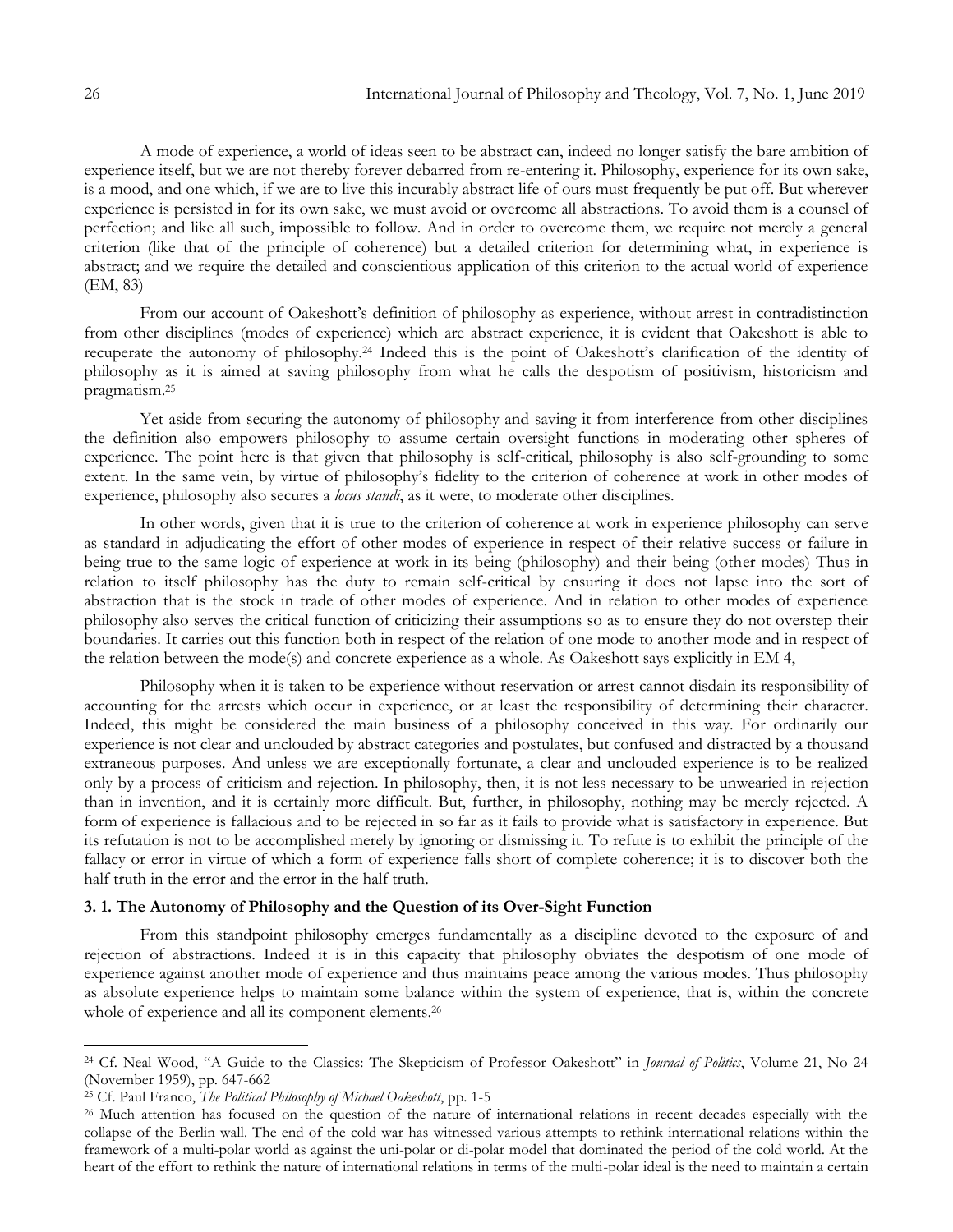As I see it this understanding of the authority and role of philosophy is a key factor in the way the whole of *Experience and Its Modes* is structured and developed. Indeed Oakeshott does not hide the fact that philosophy is the main focus of *Experience and Its Modes*. Yet it will be a mistake to think that Oakeshott was also not interested in the other modes.<sup>27</sup> Nonetheless the overall point is that if Oakeshott is interested in other modes, his interest in saving philosophy from the despotism of science, history and practice drives his interest in other modes.

Oakeshott's procedure in making philosophy his main focus is understandable if the threat that confronted philosophy at the time he wrote – and perhaps even in our time– came from science, history and pragmatism. By defining the nature of philosophy and clarifying its identity in respect to its relation to other modes of experience, Oakeshott is rightly convinced that the reduction of philosophy to history, science and practice could be checked.<sup>28</sup>

To be sure as Oakeshott himself says, each of the modes is autonomous in its own right and so long as each operates within its own confines its claim remains valid within its domain of discourse.<sup>29</sup> The point is that one cannot hope to use the method and criterion internal to one mode to judge another mode without committing a fundamental category mistake–what Oakeshott calls *ignoratio elenchi*. <sup>30</sup> Indeed this is the core issue raised by scientism, historicism and pragmatism and Oakeshott's intent in *Experience and its Modes* is to address this issue by clarifying the nature of philosophy based on his philosophy of experience.<sup>31</sup>

In view of this consideration we can understand why upon securing the re-conceptualization of the concept of philosophy on the basis of the philosophy of experience he inherited from his idealist predecessors in the first chapter of EM, Oakeshott will proceed in the succeeding chapters to respectively interrogate the being of historical experience, scientific experience and practical experience. Moreover we can understand that while he highlights the positive claims of each of these modes, Oakeshott will also conclude that none satisfies absolutely the criterion of coherence, so that they each represent an abstract world of experience and not a concrete world of experience.<sup>32</sup>

Yet we must see that Oakeshott's ultimate interest in discussing each of the modes of experience is to reaffirm the authority of philosophy and the oversight function it enjoys in moderating other modes on account of its concrete nature. Perhaps the fact that philosophy is the focus of Oakeshott in *Experience and Its Modes* allows us to understand why the work begins with a discussion of the topic of philosophy and concludes by returning to the topic once the claims of historical, scientific and practical experience have been interrogated. Oakeshott's concern to secure the unique identity of philosophy and its oversight function in relation to other modes is clear from the following passage:

I conceive it, then, the main business of philosophy (the main business, that is, of unqualified experience) to determine its own character, and to extend its content by persisting in the concrete purpose implied in its character and by avoiding or overcoming every alluring modification which may offer itself as a distraction. But it is difficult to avoid what is imperfectly recognized and impossible to overcome what is only vaguely conceived. And consequently it must fall within the task of philosophy to consider the character of every world of experience which offers itself, but to consider it solely from the standpoint of its capacity to provide what is satisfactory in experience (EM 83)

balance of power among the member states of the United Nations such as to preclude conflicts and guarantee peace. Against this backdrop the United Nations plays a crucial role in moderating the various member states in their relationship with another and above all in their relationship with the international community as a whole. It is arguable that Oakeshott's philosophy of modes as articulated in *Experience and Its Modes* can prove a useful resource in this respect. I am not aware of any studies that have explored this idea. It will certainly be a worthwhile project to consider Oakeshott's philosophy of modes in the light of the current situation in International relations.

<sup>27</sup> Paul Franco, *The Political Philosophy of Michael Oakeshott*, p. 21-22

<sup>28</sup> As Oakeshott says in clarifying his purpose in *Experience and Its Modes* 4, "what I have undertaken is, first, a study of the relationship which subsists between experience as a whole and for its own sake and the various arrests which experience suffers; and secondly, a study of the relationship of these arrests to one another. It is, as I hope to shown, an investigation of the relation of what is concrete to what is abstract, and of the relation of any one abstract world to any other. Of the first of these topics I will say no more now. It has been frequently considered and fro many different standpoints. The second however has less frequently been discussed; and since it has about it an air of unreality, some apology may be required for considering it."

<sup>29</sup> EM 71

<sup>30</sup> EM 72-76

<sup>31</sup> Cf. Paul Franco, *The Political Philosophy of Michael Oakeshott*, pp. 21-30

<sup>32</sup> EM 76-78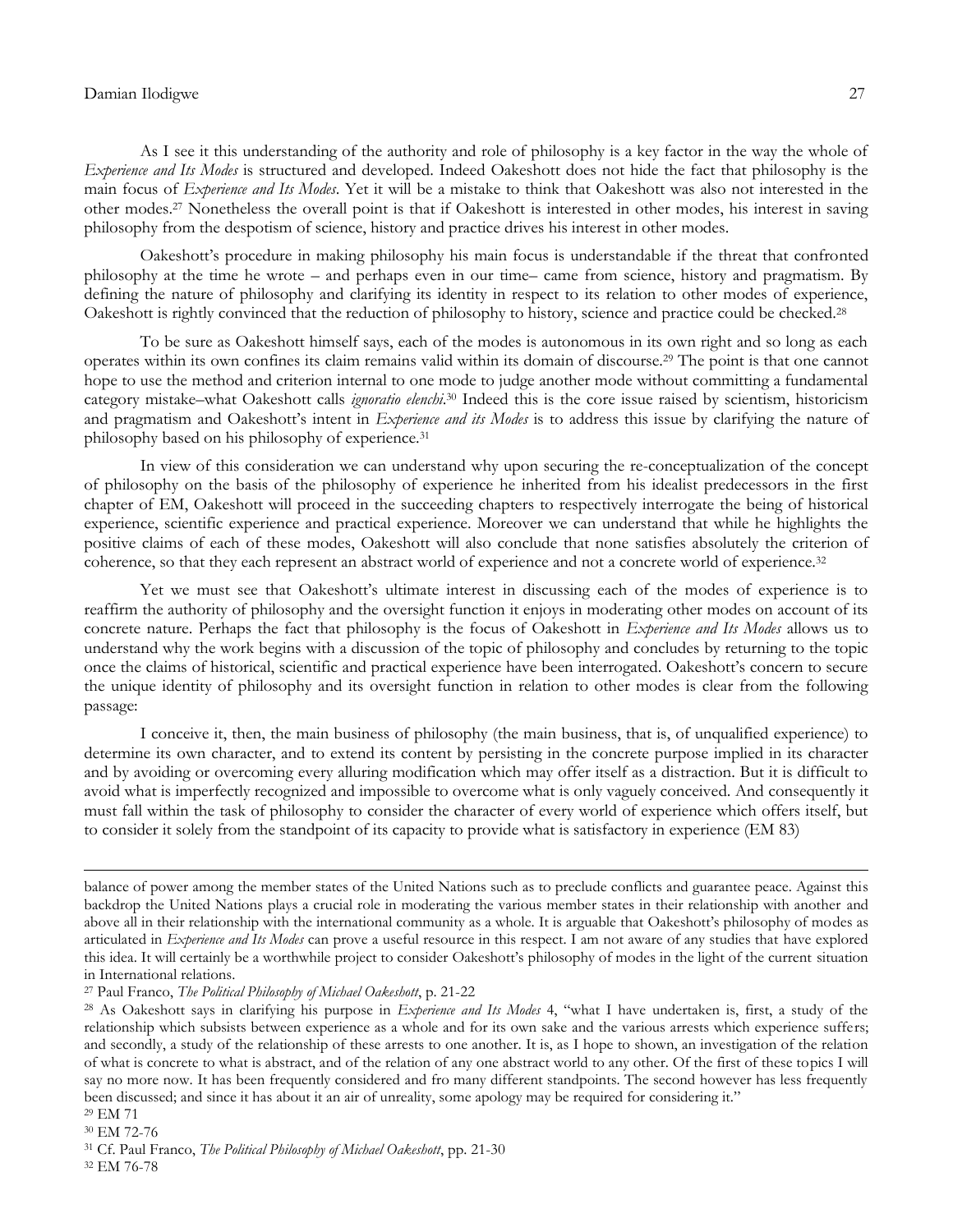We have maintained all through our account so far that the philosophy of experience Oakeshott derived from his idealist predecessors is pivotal in the formulation and development of the argument of *Experience and Its Modes,* as should be evident from Oakeshott's concept of philosophy and the over-sight function he attributes to philosophy and how both of these considerations constitute the lynch-pin of his defense of the autonomy of philosophy against the despotism of positivism, historicism and pragmatism. We have also maintained that his debt to Bradley in this respect is perhaps even more significant than his debt to Hegel, given that it is apparently through the prism of Bradley that Oakeshott pursued his interpretation and appropriation of Hegelian idealism.<sup>33</sup>

Indeed the significance of Bradley's influence on Oakeshott seems to be borne out in Oakeshott's concept of philosophy and the over-sight function he attributes to it *vis-v-vis* other modes of experience. The relevant consideration here is that, just like Oakeshott, Bradley has a unique conception of philosophy, one that is interestingly predicated on his metaphysics of the Absolute which makes two fundamental claims, namely, that the absolute is allinclusive reality and that the absolute is all inclusive experience.<sup>34</sup> This double characterization of the Absolute translates into two fundamental theses to the effect that the Absolute is immanent in all its appearances and that the absolute is irreducible to any of its appearances.<sup>35</sup>

The similarity between Oakeshott's account of the relation between *Experience and Its Modes* and Bradley's account of the relation between the Absolute and its appearances cannot escape us. What Bradley says about the Absolute, being the one that obviates the despotism of one appearance against another appearance, while simultaneously ensuring that each appearance obtains the justice due to it, invites comparison with the oversight function that Oakeshott attributes to philosophy in relation to other modes of experience.<sup>36</sup> Similarly what Bradley says about the transcendence of the Absolute, without prejudice to its immanence in its appearances, also invites comparison with Oakeshott's commitment to defending the autonomy of philosophy and obviating its reduction into science, history or practice.<sup>37</sup>

Yet despite Oakeshott's transposition of the concept of the absolute into the concept of experience, the concept of the absolute does not disappear entirely but becomes etiolated. This thesis seems to be borne out in Oakeshott's conception of philosophy, for, it is apparently the absolute character of experience that legislate the absolute character of philosophy, given, as we have seen, that "philosophy is experience without arrest" (EM), according to Oakeshott. Oakeshott may have derived his conception of experience from Hegel and Bradley but the influence of Bradley may have been more significant for Oakeshott as far as the formation and development of the argument of *Experience and Its Mode*s is concerned.<sup>38</sup> This is what I take to be the implication of the similarity between their conception of philosophy and the over-sight function Oakeshott attributes to philosophy.

Of course the essential point here is the correlation established between experience and philosophy, for, in the end, it is the correlation that grounds the unique identity of philosophy and guarantees the oversight function attributed to it *vis-à-vis* other disciplines. Yet we can raise the question as to the nature of this correlation between experience and philosophy, that is, whether it is a one to one correspondence in respect of their identity or whether it is a case of identity in difference, in which case the relation is contingent rather than absolute. Bradley's answer is no. The correlation is not absolute but contingent in the sense that there is an irreducible difference between the structure of experience and the structure of reason in the final analysis such that the determination of reason falls short of the nature of the real. This emphasis marks the skeptical strain in Bradley's idealism.<sup>39</sup>

On my account the skeptical idealism of Bradley continues to assert its influence on Oakeshott in the matter of how the correlation between philosophy and experience is understood as well as the over-sight function of philosophy the correlation legislates.

<sup>33</sup> Cf. Stuart Isaac, *The Politics and Philosophy of Michael Oakeshott*, p. 33-39

<sup>34</sup> See Damian Ilodigwe, *Bradley and the Problematic Status of Metaphysics*, 41-46

<sup>35</sup> Ibid.

<sup>36</sup> Cf. EM, pp. 1-8

<sup>37</sup> Ibid

<sup>38</sup> Cf. Stuart Isaac, *The Politics and Philosophy of Oakeshott,* pp. 32-35

<sup>39</sup> See Paul Franco, *The Political Philosophy of Michael Oakeshott*. See also Timothy Fuller, "Editor's Introduction to Michael Oakeshott", *Rationalism in Politics and Other Essays*, xii-viii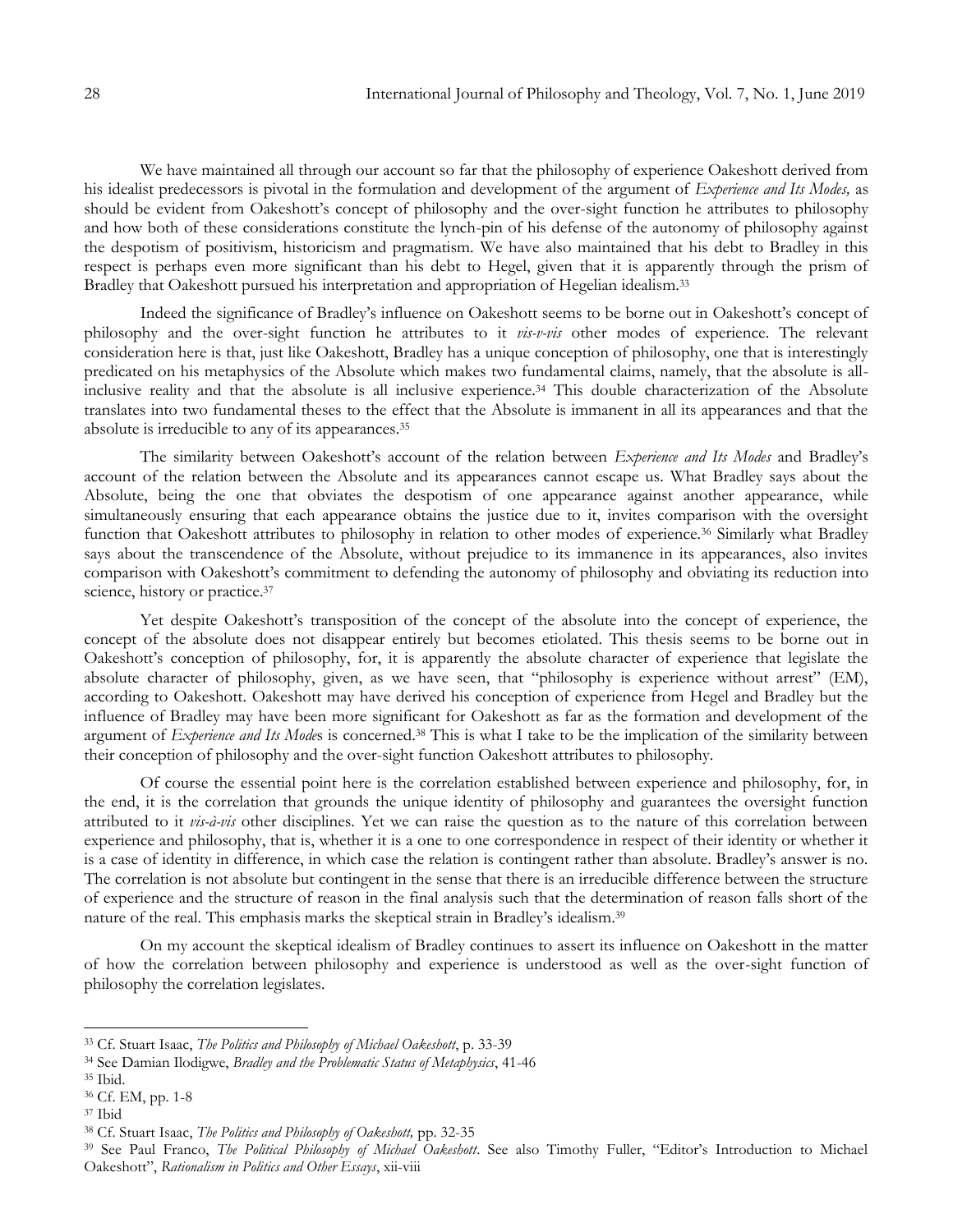For, despite Oakshott's affirmation of Philosophy's authority to mediate other modes of experience, Oakeshott maintains that philosophy cannot and should not dictate to other modes of experience as what obtains and should obtain within this internal constitution.<sup>40</sup> Philosophy may be an umpire but not the sort of umpire that goes dictating to other modes about what to do in respect of their internal affairs.<sup>41</sup>

Thus while philosophy inarguably serves the critical function of checking the excesses of the modes when they venture beyond their limits, that is while philosophy specializes in exposing abstractions – abstract experience (false absolutes) that disguises as concrete experience, Oakeshott remains deeply skeptical about the sovereignty of reason largely on account of the irreducible conditionality of human knowledge.<sup>42</sup> I think this skeptical emphasis in Oakeshott's thought – a feature deriving from his peculiar appropriation of Bradley's version of idealism– has to be taken into account in order to understand the rest of his philosophy.<sup>43</sup>

## **4. Philosophy and Its Equivocations: Oakeshott and Rorty**

Some commentators suggest that Oakeshott's view on philosophy did not remain the same all through his career. Such commentators focus on his *Voice of Poetry in the Conversation of Mankind* in which Oakeshott returns to the topic of the nature of philosophy. While there are significant continuities between *Voice* and his earlier works, there is nonetheless a subtle shift in Oakeshott's characterization of philosophy, as philosophy is no longer accorded the privileged status it enjoyed in the earlier works. As Voice of poetry opens the privilege status of philosophy as standard for assessing other voices seems to be is up for reconsideration. Thus as Oakeshott says,

There are philosophers who assure us that all human utterance is in one mode. They recognize a certain variety of expression, they are able to distinguish different tones of utterance but they hear only one authentic voice. And there might be something to be said for this view if we were considering some primordial condition of the race when death was close, when leisure was scarce, and when every utterance (even religious rites and magical spells) may be supposed to have a had a practical bearing. But it is long now since mankind has invented for itself other modes of speaking. …In these circumstances the task of discerning a single-ness in the human utterance has become more difficult. Nevertheless the view dies hard that Babel was the occasion of a curse being laid upon mankind from which it is the business of philosophers to deliver us; and a disposition remains to impose a single character upon significant human speech. We are urged for example to regard all utterances as contributions (of different but comparable merit) to an inquiry or a debate among inquirers, about ourselves and the world we inhabit. But the understanding of human activity and intercourse as an inquiry while appearing to accommodate variety of voices, in fact recognizes only one, namely, the voice of argumentative discourse, the voice of "science, and all the others are acknowledged merely in respect of their aptitude to imitate this voice. Yet it may be supposed that the diverse idioms of utterance which make up current human intercourse have some meeting place and compose a manifold of a sort. And, as I understand it, the image of this meeting place is not an inquiry or an argument but conversation (Voice of Poetry, 488-489)

## **4. 1. Question of Identity of Philosophy and the Problem of one and Many**

From this passage it evident that Oakeshott is returning here to a problematic he addressed in *Experience and Its Modes*, namely, the question of the status of philosophy relative to other disciplines such as science, history, religion and practice. The one and many issue which occurs in several contexts makes its re-appearance in terms of the relation between philosophy and its others.<sup>44</sup> On the traditional reading philosophy understandably is the one voice into which other voices melt, or, put differently, in terms of which they are mediated. This role of philosophy in Western culture has gone unchallenged until recently.

But from the tone of the opening passage of Oakeshott's work, it appears he is poised to review the matter. The question is: is there one voice in terms of which other voices are mediated? Or do we have a case whereby the many voices do not melt into one voice even though there is a meeting point for the voices?

<sup>40</sup> Ibid.

<sup>41</sup> The Role of the United Nation in peace-keeping around the world and the balance it helps to maintain in the international community cannot be under-estimated. Perhaps Oakeshott's account of the relationship between Experience and its Modes can help to illumine the relationship between the UN and the various member states that makes it up.

<sup>42</sup> See Noel O'Sullivan, "The Place of Enlightenment in Oakeshott's Conception of Liberal Education" in *Politeja* 3 (17) 2011, pp. 10-12

<sup>43</sup> Cf. Paul Franco, *The Political Philosophy of Michael Oakeshott*, pp. 1-12. See also his *Michael Oakeshott, An Introduction*, pp. 27-31

<sup>44</sup> See William Desmond, *Philosophy and Its Others*, (New York: State University of New York Press, 1990), pp. 15-60.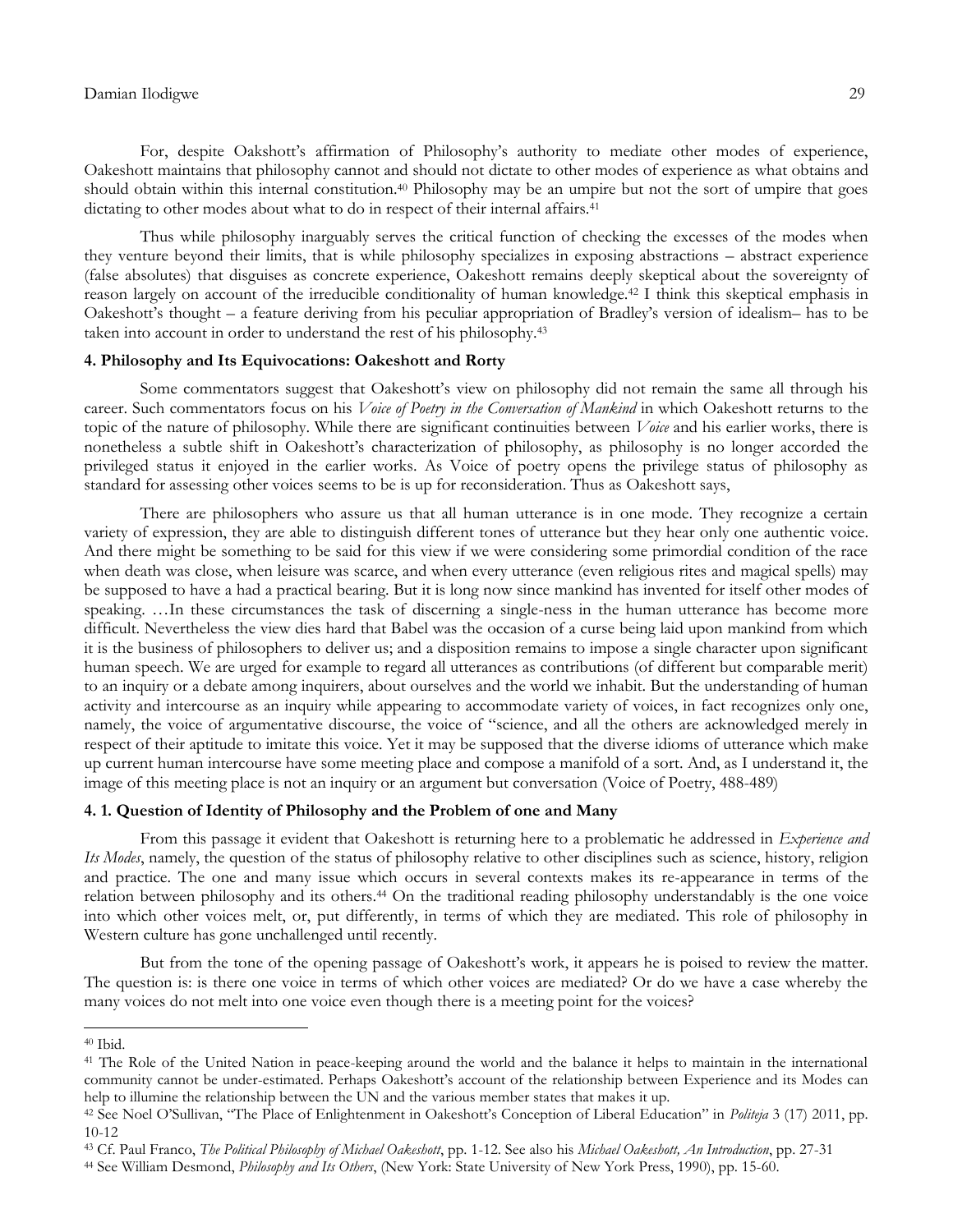From the manner Oakeshott concludes his opening statement it is clear that while he wants to maintain a form of unity among the voices he does not want to say that the source of this unity is philosophy. Instead one is at a loss as to whether philosophy is one of these many voices and if not how precisely philosophy relates to the conversation which according to Oakeshott is the meeting of all the voices.<sup>45</sup>

The indication is that there is a subtle shift so far as Oakeshott is not vigorously affirming the privileged position of philosophy relative to the other voices as he does in *Experience and its Modes.* This becomes clear when he introduces his celebrated distinction between inquiry and conversation. The concept of conversation is pivotal in his effort to offer an account of the relationship between the various voices. But the point all the time is that philosophy itself is not identified with the conversation as its essence. On the contrary the genre of philosophy is distinguished from the conversation which serves as a meeting point for the other voices. As he says in respect of the difference between conversation and inquiry,

In conversation the participants are not engaged in an inquiry or a debate; there is no truth to be discovered, no proposition to be proved; no conclusion sought. They are not concerned to inform; to persuade or to refute one another and therefore the cogency of their utterances does not depend upon their all speaking in the same idiom; they may differ without disagreeing. Of course a conversation may have many passages of argument and a speaker is not forbidden to be demonstrative, but reasoning is neither sovereign nor alone, and the conversation itself does not compose an argument (*Voice of Poetry* 489)

Oakeshott continues with his clarification of the distinction between conversation and inquiry by indicating that there is hierarchy in the ordering of the voices in the conversation, meaning they enjoy the same relevance and status:

Voices which speak in the conversation do not compose a hierarchy. Conversation is not, an enterprise designed to yield an extrinsic profit; a contest where a winner gets a price, nor is it an activity of exegesis, it is an unrehearsed intellectual adventure. It is with conversation as with gambling. Its significance neither lies in winning nor losing, but in wagering. Properly speaking it is impossible in the absence of diversity of voices; in it difference universes of discourses meet, acknowledge each other and enjoy an oblique relationship which neither requires nor forecasts their being assimilated to another (Voice of Poetry, 490)

 Some take such passages as the above as evidence of radical shift in the role of philosophy *vis-a-vis* other disciplines, arguing that Oakeshott eventually abandoned the mediating role of philosophy so far as the metaphoric of conversation he introduces as the unifying fulcrum is apparently ontologically vacuous. It is ontological neutral so far as the other voices are concerned to the extent that while it facilitates an interaction it lacks any real moderating power, as the notion of hierarchy is ineffectual in this conversation, so that the point is not for one voice to be assimilated into another as each voice is irreducible in its own right. Yet the question is: where is philosophy in all of this? What is its position in this conversation? Is it part of the conversation and if so how does it relate to other voices or is it just one of the voices in which case it is arguable philosophy has relinquished its traditional role of supervising other voices?

### **4. 2. Rorty's Antifoundationalist Account Of Philosophy And The Equivocal Status Of Oakeshott's Voice Of Poetry In The Conversation Of Mankind**

We must begin immediately by admitting there are a lot of ambiguities in the *Voice of Poetry* in respect of the situation of philosophy. These ambiguities make it difficult to determine what Oakeshott's position really is, whether Oakeshott changed his views on the nature of philosophy substantially or whether the change was merely marginal, bordering on a matter of semantics. At face value the understanding of philosophy as a voice in the conversation of mankind seems irreconcilable with the exalted image of philosophy as "experience without arrest"– the logical ground of other modes of experience– and the oversight function philosophy enjoys as moderator in relation to other modes of experience.

No doubt the seeming incommensurability between the views encourages the belief that Oakeshott might have radically altered his view concerning the nature of philosophy and its relation to other disciplines. It is not surprising, therefore, that commentators are divided on how best to read Oakeshott's concept of philosophy.

<sup>45</sup> Michael Oakeshott, "The Voice of Poetry and the Conversation of Mankind"*,* in *Rationalism in Politics and Other Essays,* 489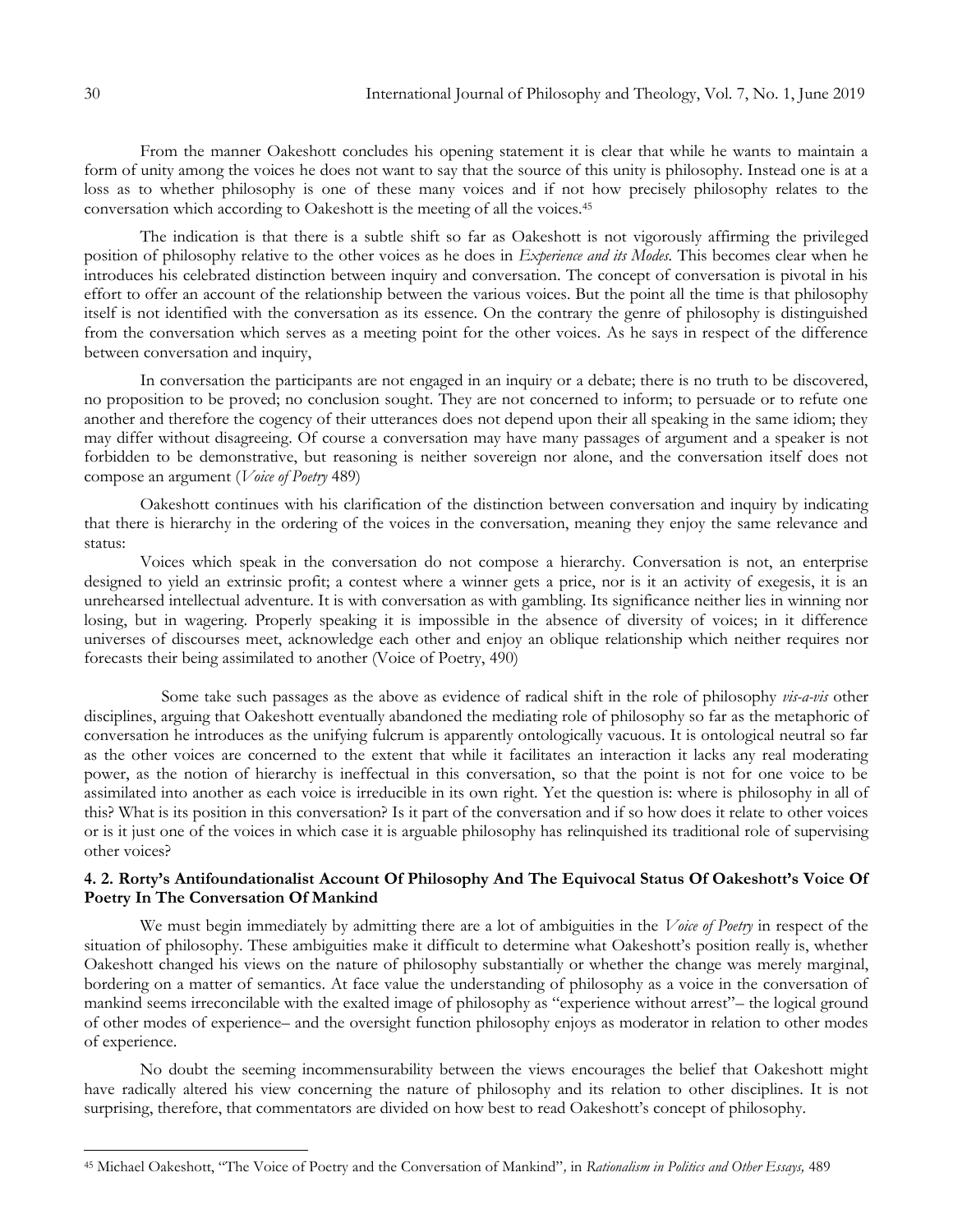The interpretive confusion is not helped by the fact that the American neo-pragmatist, Richard Rorty adopted and popularized Oakeshott's metaphor of conversation in his celebrated *Philosophy and the Mirror of Nature* twenty five years after it was first used by Oakeshott.

Like Oakeshott's *Experience and Its Modes*, a central focus of Rorty's *Philosophy and the Mirror of Nature* is the question of the status of philosophy. Beginning with a sustained critique of epistemology as first philosophy, Rorty proposes the abandonment of the traditional view of knowledge as justification and its replacement with the view of knowledge as social practice, so that knowledge is not a matter of epistemic justification of our representation but simply social justification to the extent that what counts as knowledge is the representation with cash value. In other words representations that enables the pragmatic subject to adapt effectively to the exigencies of his environment.<sup>46</sup>

In recommending the dismissal of epistemology in *Philosophy and the Mirror of Nature*, Rorty believes that the replacement of traditional epistemology with epistemological behaviorism has inevitable consequences for the nature of philosophy. With this development, on Rorty's view, it cannot be business as usual for philosophy anymore in respect to its claim as foundational for other disciplines; for the cessation of the epistemological culture comes with the inauguration of a new philosophical culture. The hallmark of the new philosophical culture is that philosophy gives up the search for objectivity and redefines itself in terms of the quest for solidarity.

All through its history philosophy has been known for its concern for truth and objectivity, with truth understood as an epistemic relation between reality and representation. This is evident from the definition of truth as correspondence and coherence – the two views of truth that have been recurrent in philosophical tradition.<sup>47</sup> However with the emergence of epistemological behaviorism and the new culture of philosophy it inaugurates, Rorty's contention is that philosophy gives up its essentialist ambition and contents itself merely with the quest for truth with small letter rather than truth with capital letter; it no longer aspires to ground other disciplines but rather contents itself with being seen as one out of many disciplines.<sup>48</sup> With philosophy cut to size, philosophy no longer concerns itself with grand narratives but settles rather for mini-narratives.<sup>49</sup> In appropriating Oakeshott's metaphor of conversation, Rorty's intent is to accentuate the new situation of philosophy in which it has been stripped of its exalted traditional image as the ground of all disciplines.<sup>50</sup>

Given Rorty's explicit acknowledgement of Oakeshott in *Philosophy and the Mirror of Nature*, Oakeshott's view has often been compared with Rorty's view. Indeed many commentators wonder whether there is any difference between Oakeshott's view *Voice of Poetry in the Conversation of Mankind* of philosophy and Rorty's anti-foundationalist understanding of philosophy that evacuates philosophy of its traditional role as foundation of other disciplines. If Oakeshott's views are compared to Rorty, this is not surprising at all; for the similarity between their views cannot escape us. This is especially so, if we take into account Oakeshott's later view of philosophy and the ambiguity that bedevils it in respect of the status of philosophy and the new privilege of poetry.

Indeed like Rorty, Oakeshott appears to accentuate the claim of poetry with relish as he explicitly presents it as one of the modes of experience. Nonetheless, the telling point, as noted, is that, unlike the traditionalist would maintain, Oakeshott does not say that philosophy is the queen of sciences, the measure in terms of which the value of other disciples is determined. On the contrary, Oakeshott maintains what later emerges twenty five years later as Rorty-like position, namely, that philosophy is a voice in the conversation of mankind without affirming explicitly that it has special privileges over other voices.

Surprisingly while Oakeshott is silent about the privilege of philosophy, he explicitly maintains the irreducibility of one voice in the conversation to another.

<sup>46</sup> See Richard Rorty, Philosophy and the Mirror of Nature ( Princeton: Princeton University Press, 1979), pp. 195-203

<sup>47</sup> Cf. Damian Ilodigwe, ""Bradley's Account of Truth: Between Metaphysics and Epistemology" in *Collingwood and British Idealism Studies*, Volume 19, Number 2, 2013, pp. 219-250

<sup>48</sup> See Rorty, *Consequences of Pragmatism* (Minnesota; University of Minnesota Press, 1982, pp. xii-xxx. See also his "Objectivity or Solidarity" in Richard Rorty, *Relativism: Interpretation and Confrontation* edited by Michael Karausz (Notre Dame: University of Notre Dame Press, 1989), Chapter 7

<sup>49</sup> Cf. Francis Lyortard, *Just Gaming,* translated by Wlad Godzich (Minneapolis: University of Minnesota Press, 1985), pp. 30-31

<sup>50</sup> Richard Rorty, *Philosophy and the Mirror of Nature*, 31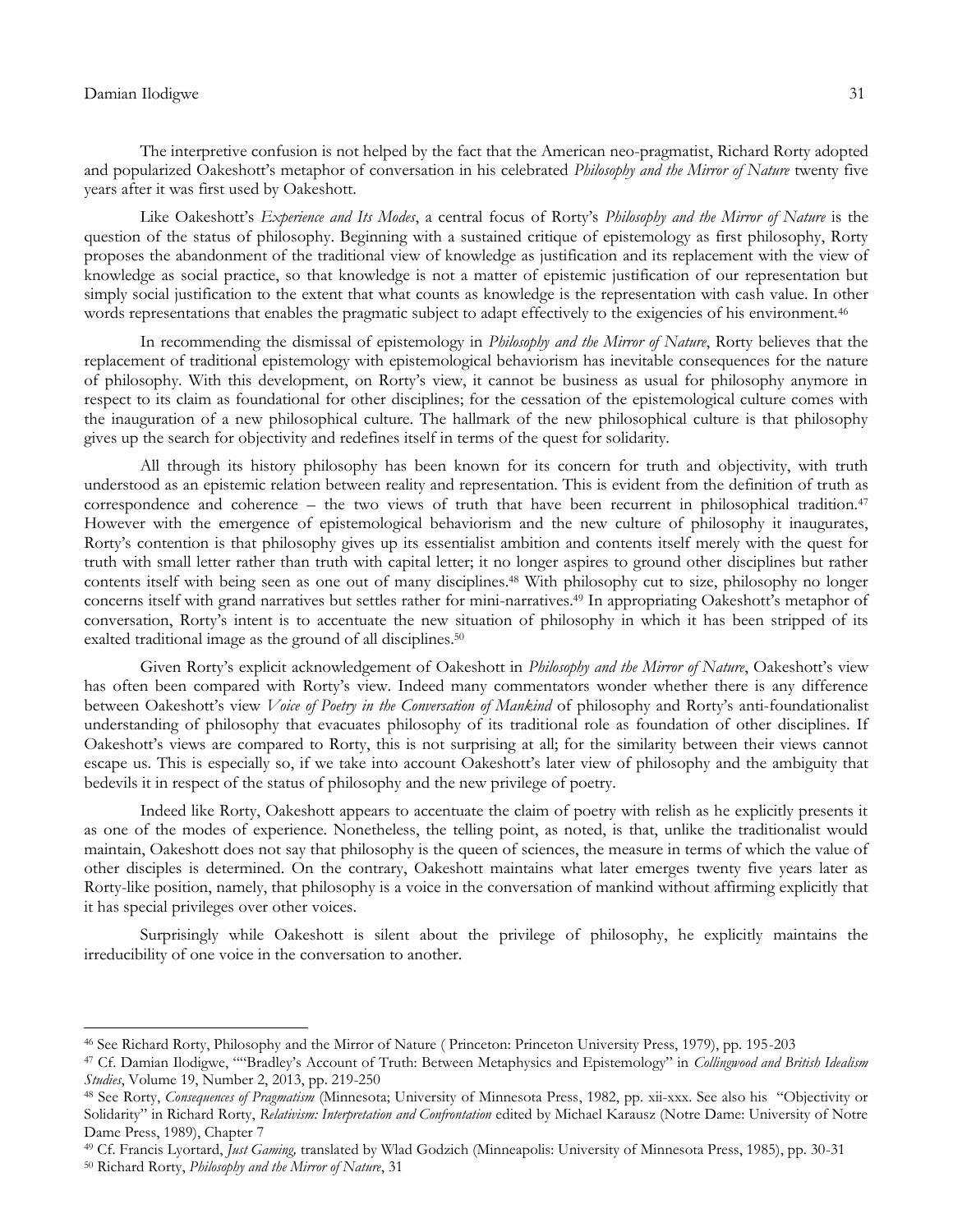Indeed he maintains that the hallmark of a conversation is one in which there is no super voice or moderator or if there is moderator, such moderator is no less a passive umpire who only ensures that no voice usurps the position of another voice. Here, in short, Oakeshott leaves matters rather ambiguous with respect to the status of philosophy.

Nonetheless it is evident that a subtle transformation is taken place or has taken place with respect to his concept of philosophy. More and more the impression is that a weaker concept of philosophy is coming to emergence to succeed or rather to modify the concept of philosophy at issue in Experience and its Modes. As indicated already as a consequence of the transposition of the concept of the Absolute into the concept of experience and the weakening of the erstwhile ontological and epistemic function of the absolute as the source of unity of the entire gamut of appearance already in EM, the position of philosophy is also equivocal even though Oakeshott still maintain it in its privilege of adjudicating other modes of experience.

Clearly he does not yet say in EM that philosophy is one of the modes. Now philosophy is cast in the light of experience without arrest whereas other modes are said to be experience with arrest. We must read between the lines to see what is happening here Oakeshott is alredy moving away from idealism of Hegel and Bradley. But the movement is subtle. By the time the 1959 essay emerges the movement is explicit although because of the ambiguity that persists in the 1959 essay it is hard to say he has broken loose from idealism.

One could be pardoned to say that he is still at pain to restate the argument of idealism in a mode that is acceptable an audience which becomes more and more secular. The view point seems to be supported by the fact that less than 20 years later, his concept of philosophy as understanding appears in magnum opus. Interestingly here as well there is an equivocation between two concepts of understanding, namely conditional understanding, a situation which still allows one to see his commitment to the traditional role of philosophy as arbiter at the same time a certain commitment to a weakening of the this role so far as the impression is that the level of discourse that is relevant is the one that deals with conditional understanding as the level of unconditional understanding now seems utopic.

So it is not the case that he does not recognize this level. But the point is that he is skeptical about its effectiveness in a manner analogous to Kant's attitude to the noumenal. He is not skeptical about its existence. Yet he thinks it is not a domain where pure reason can be applied without some negative repercussions.

In a similar vein Oakeshott does not deny the existence of this realm but in a manner that suggests that the concept of the Absolute and the traditional concept of philosophy that undergird it becomes etiolated, his choice is to concentrate on conditional understanding and with attention focused on conditional understanding the role of philosophy becomes a ceaseless effort to moderate our conditional understanding such that it becomes adequate. In this sense philosophy becomes a heuristic discipline that investigates the foundation of other disciplines.

Yes this retains some function for philosophy. Yet it is already subtly toned down because the implication now is that philosophy is not unconditional but is dependent on the result of other disciplines even if it involves an attempt to moderate other disciplines. But even here the language of moderation has to be cautiously applied. The point in fact is that while philosophy is anchored on the result of other voices, it is doubtful whether it introduces anything significantly different from the internal constitution of other voices.

If this is how we are to understand his claim in respect of the unconditional understanding and conditional understanding and this relation mirrors the role of philosophy there may not be a complete break from the 1959 essay after all for part of the level of ambiguity in the 1959 essay is that while philosophy is not a super voice but one of the voices he is rather silent about the role of philosophy. The 1975 magnum opus helps us to determine the ambiguity so far as while it maintains that philosophy is one of the voices, philosophy plays the important role of grounding others but in the weak sense that it does so heuristically.

Yet while the affinity between Oakshott's view and Rorty's view is undeniable, it is important to stress that Oakeshott's view is not collapsible into Rorty's, so that to read Oakeshott's view with Rorty's lens will be a fundamental mistake as there is a significant difference between the two positions. While Oakeshott is undoubtedly equivocal in *The Voice of Poetry*, it remains to be seen whether Oakeshott will settle for the view that makes philosophy no more than one of the disciplines. To my mind this view represents an extreme position that Oakeshott would wish to avoid as should be evident from his philosophical aim in *Experience and Its Modes* to overcome what he calls the despotism of historicism, scientism and pragmatism.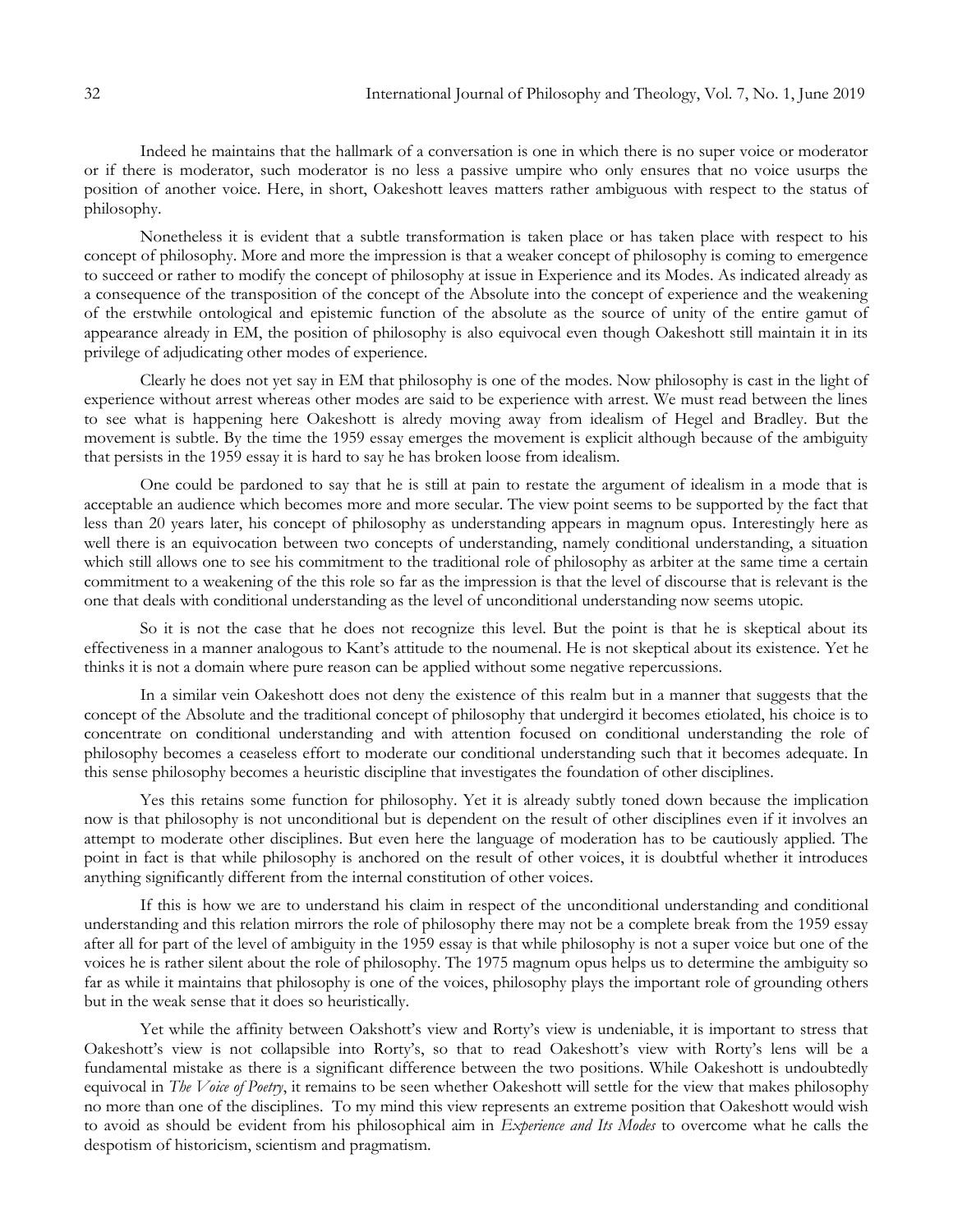That Oakeshott is poised to overcome these extreme positions is a service to philosophy, so far as success in this endeavor means preserving the boundary between philosophy and other disciplines. Yet preserving the boundary between philosophy and other disciplines, while maintaining philosophy in its over-sight function of exposing and rejecting abstraction, is not a license for philosophy to dictate to other disciplines in respect of what should obtain in regard to their internal constitution.

I do not think that Oakeshott repented of these ideals that drove him in *Experience and its Modes*, so that if we read his preoccupations in his later thought in the light of these ideals, it surely precludes any reductionist account of the nature of philosophy. Indeed I am convinced that is how we must read Oakeshott's concerns in his later works. True he may have become more and more interested in matters political. Yet, as suggested, in preoccupying himself with matters political, it was always from the standpoint of critical interrogation of the assumptions that belie political theorization, so that the oversight function of philosophy as fundamentally committed to the exposure and rejection of abstractions remain a pivotal hallmark of Oakeshott's project all through his life.<sup>51</sup>

If we take into account this emphasis we must reject any attempt to collapse his view of philosophy into Rorty's view. That said the affinity between Rorty and Oakeshott is significant and properly understood, perhaps it sheds light on the nature of Oakeshott's philosophical project and thus offers a key for interpreting the ambiguity of *The Voice of Poetry in the Conversation of Mankind* as well as reconciling it with his position in *Experience and Its Modes*.

### **5. Question of the Significance of the Divergence Between Oakshott and Rorty on the Nature of Philosophy**

The relevant consideration here is the need to grasp the point of Oakeshott Rorty-like hesitation in affirming that there is a super voice in the conversation of mankind. One way to look at this is to see it as an indication of Oakeshott's break with the traditional concept of philosophy as science of wisdom with all its essentialist commitments. He may share this anti-essentialist bias towards traditional philosophy with Rorty, but this is where the affinity ends, for recall that his major motivation in the face of the disrepute into which Idealism has fallen is to restate the principles of idealism such as to revive their appeal to the contemporary audience.

Thus the anti-essentialist moment in Oakeshott's thought is part and parcel of his strategy in rethinking and renewing the claims of idealism. Understood in this sense it is a concession to positivism by toning down the claim of traditional philosophy. Yet the concession does not witness the deconstruction of the traditional image of philosophy as is arguably the case with Rorty's epistemological behaviorism. On the contrary the concession leaves us with a concept of philosophy that occupies a middle position between the postmodern view that Rorty canvasses and its traditional counterpart.

The overall point then is that Oakeshott appears to steer a mid-point between tradition and modernity or post-modernity, if we prefer this. Oakeshott is certainly for the weakening of the position of philosophy but not such as to collapse it into the domain of particularity, for despite his anti-essentialism, he still thinks there is something universal about the vocation of philosophy. Yet the universal vocation is not understood in the traditional sense of its privileged association with the Absolute, since, as we have seen, the concept of the Absolute, on Oakeshott's view, has been transposed into the concept of experience with the resultant loss of its credential as the ground of unity of appearances in any transcendental sense.

Indeed this loss of credential on the part of the absolute as the transcendental ground of the unity of appearances already started in Bradley – and, Oakeshott's inspiration for the transposition of the concept of the absolute into the concept of experience derives from Bradley's initiative, so that Oakeshott's skepticism is but an extension of Bradley's skepticism. Significantly nonetheless despite the moment of skepticism that Bradley introduces into the claim of idealism, Bradley, unlike Oakeshott, explicitly maintains philosophy in its traditional role as the arbiter of other domains of appearances, even though in what obviously is a counter-point to the pan-logistic pretensions of Hegelianism, Bradley says also that philosophy is appearance, albeit a special appearance. Philosophy is special appearance because of its privileged affiliation with the absolute.

Yet given that philosophy is not the absolute qua absolute, philosophical representation is nonetheless fraught with limitation that forbids the absolute identification of concept and reality as Hegelianism does. Indeed, as we have seen, Bradley makes it a point of duty to deny a basic dogma of Hegelianism by maintaining that existence is irreducible to thought in the final analysis while affirming in the same vein the identity between thought and reality.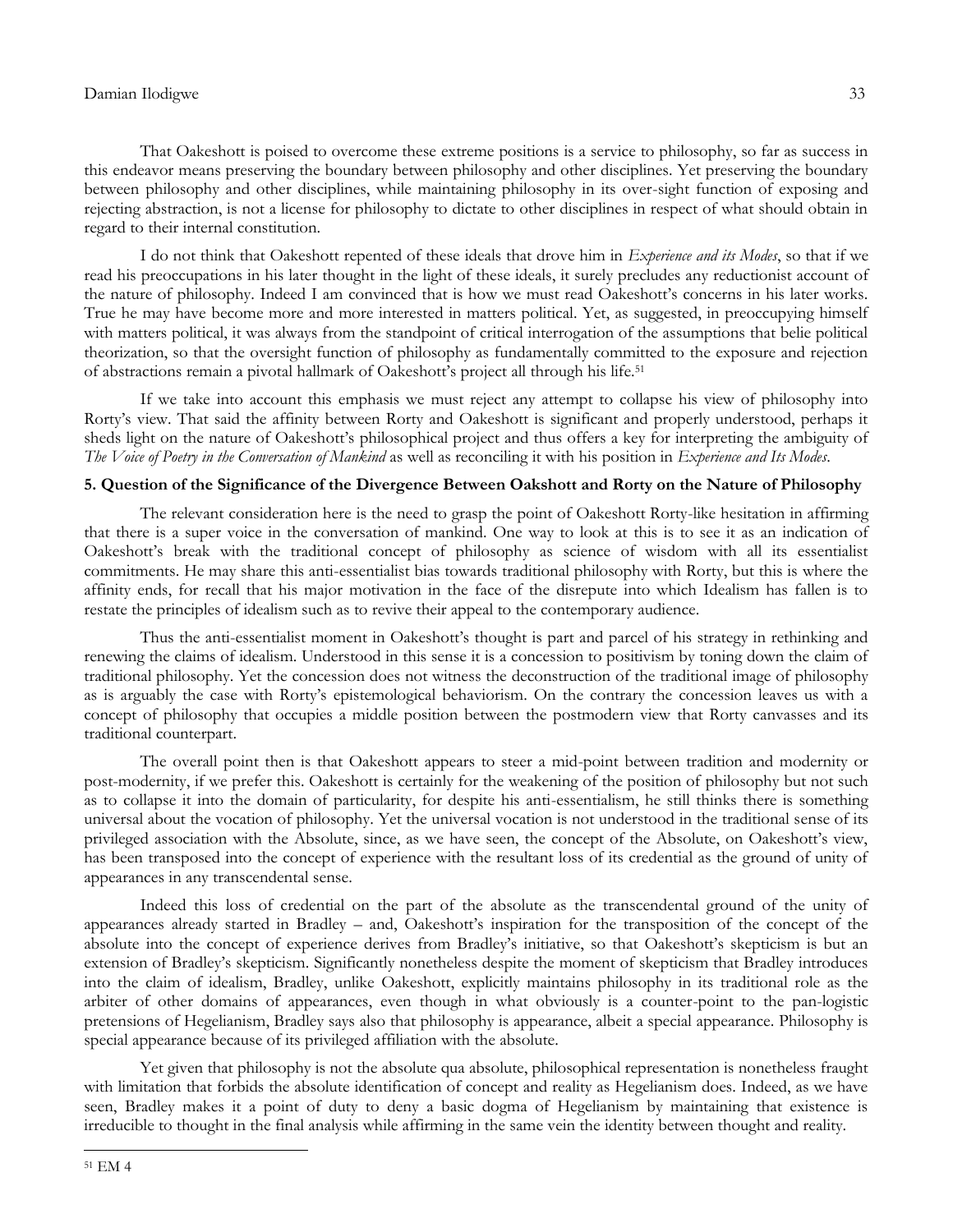The denial of one to one correspondence is to check the sovereignty of reason which is seemingly proclaimed by Hegelian claim that the real is rational and the rational real. By denying the absolute identity between reality and rationality, Bradley moderates the claim of idealism without necessarily abandoning the intuition concerning the identity between reason and reality. What he denies is that the identity is absolute, so that while he maintains the Absolute is immanent in reason, he also maintains the transcendence of the Absolute.<sup>52</sup>

Thus if philosophy is cut to size, on Bradley's view, it is as a consequence of the thesis that rationality is not sovereign over existence. But notice that while Bradley's skepticism occurs against the backdrop of a positive articulation of the transcendence of the absolute same cannot be said of Oakeshott's skepticism.<sup>53</sup> Indeed that Oakeshott gives up the transcendence of the Absolute explains why his appropriation of Bradley's skeptical version of idealism yields a different result – one that not only witnesses to the disintegration of the Absolute but also to a concentration on the domain of modes and the relation that subsists between them with the task of philosophy, being the minimum one of heuristically grounding the appearances and maintaining peace between them.

Because Bradley maintains a positive concept of the Absolute, Bradley is able to delimit philosophy without stripping it of its privileged status.<sup>54</sup> Similarly, Bradley is also able to maintain that appearances are not mere appearances but appearances of reality. Thus as a consequence of the immanence of the absolute in its appearances, philosophy has access to the internal constitution of appearances and do not relate with them merely extrinsically, albeit there is always limitation.<sup>55</sup>

On the contrary because the concept of the absolute becomes etiolated in Oakeshott, Oakeshott is not able to maintain a similar claim in respect of the function of philosophy. True philosophy retains its over-sight function, yet philosophy's moderation of the modes is limited to their extrinsic constitution because each mode is autonomous and do not relate with another. In other words it only serves to account for the modes heuristically.<sup>56</sup> Thus it emerges that philosophy is grossly limited and cannot be relied upon as far as the internal constitution of the modes are concerned. We are faced with similar limitation in respect of the question of the grounds of the modes, for while Oakeshott does not deny the relevance of the realm of the unconditional, his concern is to focus attention on the realm of the conditional.<sup>57</sup>

In other words, rather than interrogate further the ground of experience beyond the submission that it is the logical ground of the modes, Oakeshott is content to concentrate on the internal situation within each of the modes from the standpoint of how it relates with concrete experience and how peace can be secured as far the relation of one mode to another is concerned.

What emerges from our account so far is that Oakeshott's concept of philosophy is not collapsible into Rotrty's view given there is a significant difference between them without prejudice to their affinity. Similarly although Oakeshott's concept of philosophy is closer to Bradley, the manner of Oakeshott's appropriation of Bradley's skeptical version of idealism underscores Oakeshott's break with the traditional conception of philosophy so far in transposing Bradley's concept of Absolute into the concept of experience, Oakeshott jettisons all commitment to the transcendence of the Absolute so that in its etiolated version, all that Oakeshott can guarantee is a weak concept of philosophy that heuristically grounds the modes without any capacity to adjudicate in respect of matters that pertain to their internal constitution.

In this sense philosophy remains an umpire but an umpire that merely watches without being able to make any intervention in respect of what obtains within the domain of appearances apart from what the modes themselves provide. In my view this weak concept of philosophy might explain the equivocations that bedevil the *Voice of Poetry and the Conversion of Mankind*, the fact that he is hesitant in affirming that there is a super voice in the manner in which the privileged position of philosophy as foundation is maintained in philosophical tradition.

<sup>52</sup> See AR 398

<sup>53</sup> AR 421

<sup>54</sup> Cf. Damian Ilodigwe, *Bradley and the Problematic Status of Metaphysics, pp. 431*

<sup>55</sup> Ibid

<sup>56</sup> EM 39-45

<sup>57</sup> See Michael Oakeshott, *On Human Conduct* (Oxford: Clarendon Press, 1975), pp. 20-25